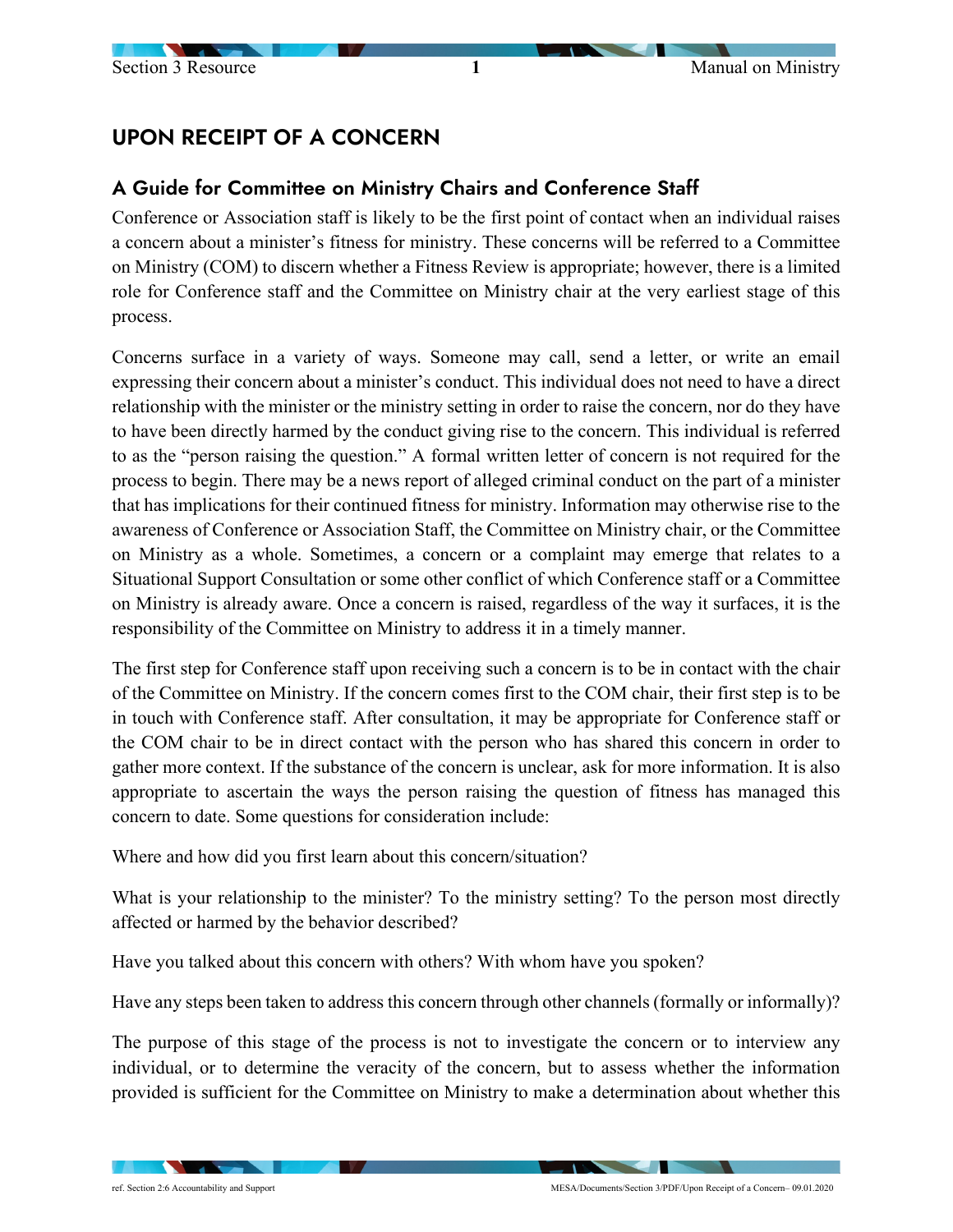is a potential fitness concern. As such, there may be very occasional situations in which it is appropriate to speak briefly to the minister who is the subject of the concern regarding its substance.

Once clarifying information is received, the Conference staff person and Committee on Ministry chair explore options and consider a course of action. Some questions to consider:

Is this a concern about misconduct or is it related to other sorts of conflict between the minister and an individual or group?

Is this solely a personnel matter to be addressed by the calling body directly?

Does this relate to some other oversight matter, such as a Situational Support Consultation, that has already taken place?

Are there concurrent legal concerns related to this concern? (If yes, please contact the Conference attorney or the Office of General Counsel.)

Together, Conference staff and the Committee on Ministry chair determine how to present a redacted case to the Committee on Ministry. The redacted case is a brief summary of the concerns raised; it does not include identifying details of the minister or the ministry setting, to the extent possible. Conference staff and the COM chair may provide additional context to the rest of the Committee on Ministry as they discern whether to initiate a Fitness Review. The Conference staff and the COM chair may make a recommendation for a course of action for the Committee on Ministry, but the COM makes the decision about initiating a Fitness Review.

In order to help the Committee on Ministry discern, it will need to answer the question: if this information is true, does it call into question a minister's fitness for ministry in and on behalf of the United Church of Christ? The purpose of a Fitness Review is to help a COM discern both parts of that question – whether the information shared is true, and if so, how that affects the minister's present fitness for ministry. The UCC Ministerial Code and the Marks of Faithful and Effective Authorized Ministers should be used as additional resources to guide the Committee on Ministry in making a decision.

If the Committee on Ministry determines that this is not a fitness matter, the COM Chair notifies the person raising the question about their decision. There may be some additional follow-up after this decision. For example, the COM chair and the Conference staff should direct the person raising the question to the appropriate venue for addressing their concern, such as the calling body's council. Additionally, the COM may request a conversation with the congregational leadership, calling body, and/or the minister to address this concern in other ways, including a Situational Support Consultation, which is a consultation involving the Committee on Ministry designed to address a situation of concern not involving misconduct.